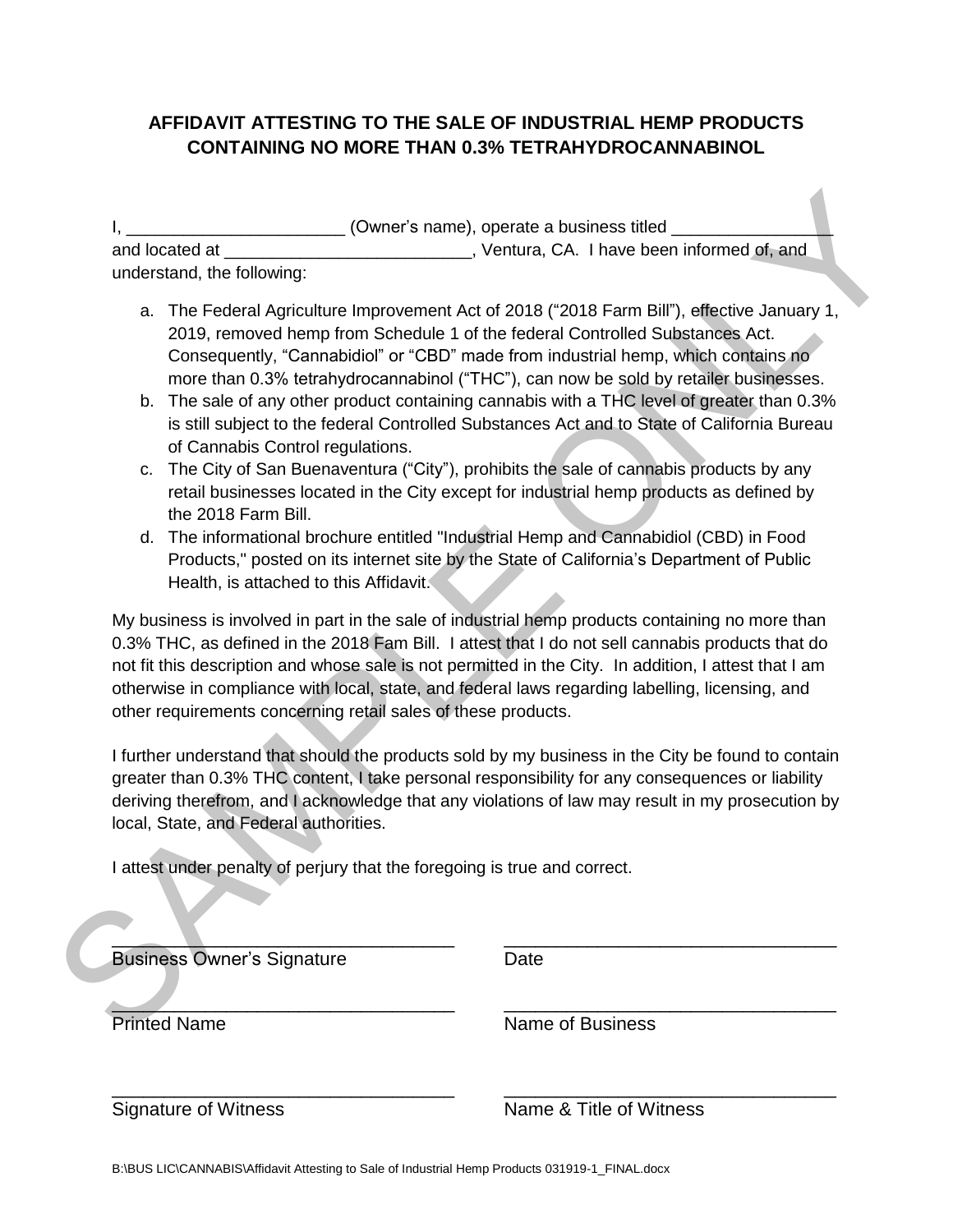

# **FAQ – Industrial Hemp and Cannabidiol (CBD) in Food Products**



California Department of Public Health (CDPH), Food and Drug Branch (FDB) has received numerous inquiries from food processors and retailers who are interested in using industrial hemp-derived cannabidiol (CBD) oil or CBD products in food since the legalization of medicinal and adult-use marijuana (cannabis) in California.

In California, the CDPH Manufactured Cannabis Safety Branch (MCSB) regulates medicinal and adult-use manufactured cannabis products. However, food products derived from industrial hemp are not covered by MCSB regulations. Instead, these products fall under the jurisdiction of CDPH-FDB.

California defines "food" as follows:

(a) Any article used or intended for use for food, drink, confection, condiment, or chewing gum by man or other animal.

(b) Any article used or intended for use as a component of any article designated in subdivision  $(a)$ .<sup>1</sup>

The definition of food includes pet food, but does not include products containing cannabis (which are, instead, cannabis edibles). Meat, dairy, poultry or eggs are regulated by the California Department of Food and Agriculture (CDFA).

The federal Agricultural Act of 2014, also known as the Farm Bill, only legalized the growing or cultivating of industrial hemp by state departments of agriculture and institutions of higher education (as defined in Title 20 of the United States Code section 1001) for purposes of research under a state pilot program or other agricultural or academic research. In addition, growing or cultivation is only permitted under the Farm Bill if growing or cultivating is allowed under the laws of the State in which such state department or institution is located and such research occurs. In California, the cultivation of industrial hemp is regulated by the CDFA.

l

<sup>&</sup>lt;sup>1</sup> California Health & Safety Code section 109935.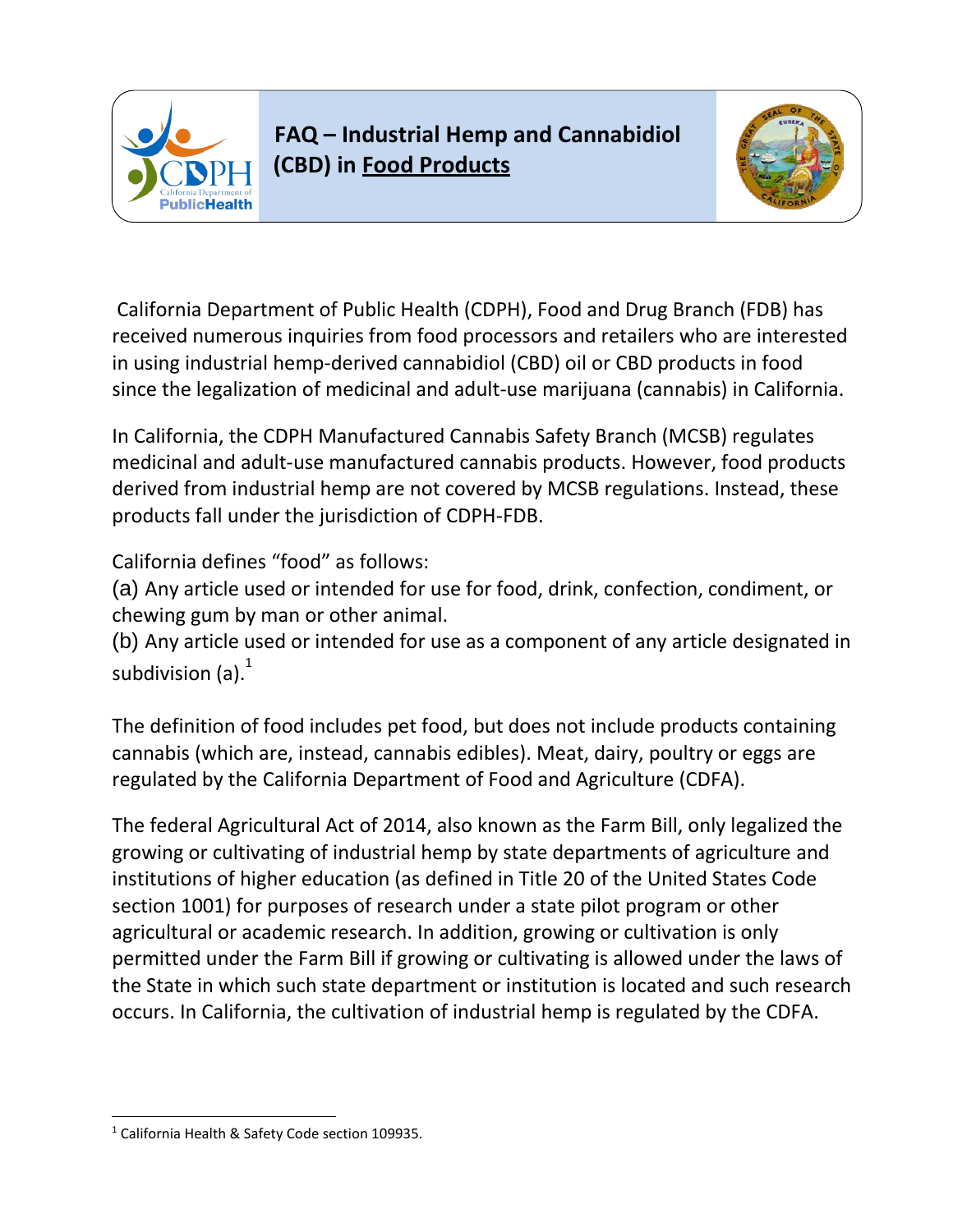"Industrial Hemp" is defined as follows:

l

"a fiber or oilseed crop, or both, that is limited to types of the plant **Cannabis** *sativa L. having no more than three-tenths of 1 percent tetrahydrocannabinol (THC) contained in the dried flowering tops, whether growing or not; the seeds of the plant; the resin extracted from any part of the plant; and every compound, manufacture, salt, derivative, mixture, or preparation of the plant, its seeds or resin produced therefrom."<sup>2</sup>*

Please refer to the CDFA for further questions about state requirements for cultivation of industrial hemp in California in accordance with the California's Industrial Hemp Law (Division 24 of the Food and Agricultural Code).

California incorporates federal law regarding food additives, dietary use products, food labeling, and good manufacturing practices for food. The Controlled Substances Act of 1970 classified all forms of cannabis as a Schedule I drug, making it illegal to grow it in the United States.<sup>3</sup> Currently, the United States Food and Drug Administration (FDA) has concluded that it is a prohibited act to introduce or deliver for introduction into interstate commerce any food (including any animal food or feed) to which tetrahydrocannabinol (THC) or CBD has been added. This is regardless of the source of the CBD – derived from industrial hemp or cannabis.

Therefore, although California currently allows the manufacturing and sales of cannabis products (including edibles), the use of industrial hemp as the source of CBD to be added to food products is prohibited. Until the FDA rules that industrial hemp-derived CBD oil and CBD products can be used as a food or California makes a determination that they are safe to use for human and animal consumption, CBD products are not an approved food, food ingredient, food additive, or dietary supplement.

<sup>&</sup>lt;sup>2</sup> California Food and Agriculture Code section 81000(d) which references California Health and Safety Code (HSC) section 11018.5.

<sup>3</sup> 21 United States Code section 802(16) "*The term "marihuana" means all parts of the plant Cannabis sativa L., whether growing or not; the seeds thereof; the resin extracted from any part of such plant; and every compound, manufacture, salt, derivative, mixture, or preparation of such plant, its seeds or resin. Such term does not include the mature stalks of such plant, fiber produced from such stalks, oil orcake made from the seeds of such plant, any other compound, manufacture, salt, derivative, mixture, or preparation of such mature stalks (except the resin extracted therefrom), fiber, oil, or cake, or the sterilized seed of such plant which is incapable of germination."*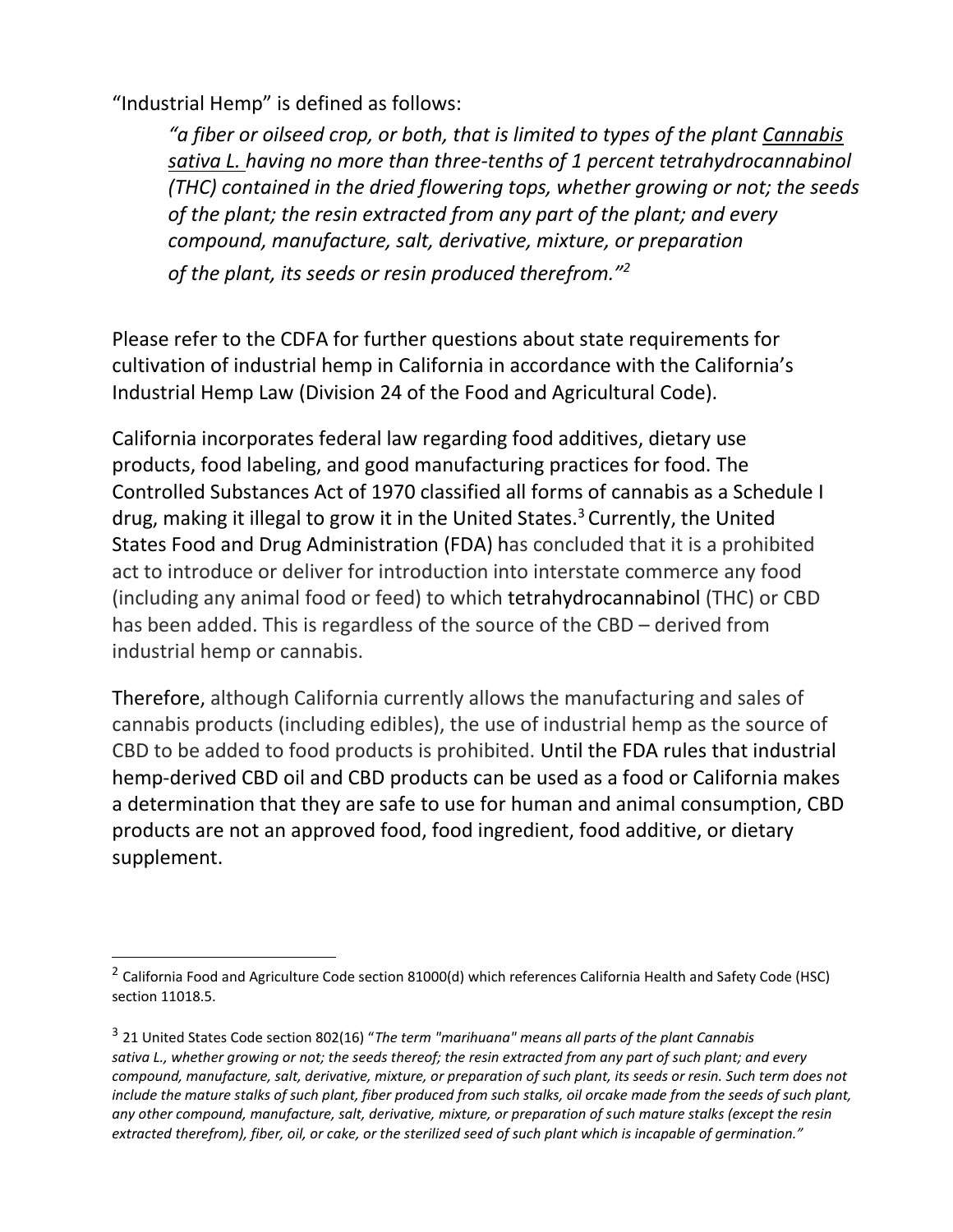## **Frequently Asked Questions**

1. What forms of Industrial hemp derived products will and will NOT be allowed in food in California?

#### *Will be allowed in food (without any claim for health benefits):*

- Seeds derived from Industrial hemp
- Industrial hemp seed oil or hemp seed oil derived from industrial hemp

#### *Will NOT be allowed in food:*

- Any CBD products derived from cannabis
- Any CBD products including CBD oil derived from industrial hemp
- Hemp oil that is not derived from industrial hemp seeds
- Industrial hemp seed oil enhanced with CBD or other cannabinoids

#### 2. Is hemp seed oil the same as CBD oil?

*Industrial hemp seed oil and hemp-derived CBD oil are two different products. Industrial hemp seed oil is derived from the seeds limited to types of the Cannabis sativa L. plant and may contain trace amounts of CBD (naturally occurring) and other cannabinoids. Food grade Industrial hemp seed oil is available from a variety of approved sources.*

*However, CBD or CBD oil derived from industrial hemp is NOT approved for human and animal consumption by the FDA as food and therefore cannot be used as food ingredient, food additive, or dietary supplement.*

- 3. What is the difference between industrial hemp and cannabis (marijuana) derived cannabidiol (CBD/CBD oil)?
	- *CBD can be derived from both hemp and cannabis. CBD derived from hemp and cannabis is a federally-regulated controlled substance. CBD derived from cannabisis regulated within California as a cannabis product and may only be sourced from, produced, and sold by those with commercial cannabis licenses. CBD derived from industrial hemp is not an approved food additive, and therefore it cannot be added to human or animal foods in California.*
	- *CBD derived from cannabis is a prohibited food additive. Cannabis cannot be sold in foodretail.*
	- *CBD derived from a licensed cannabis cultivator, per MCSB regulations, is anallowed additive in cannabis products only.*
- 4. Does California consider food products that contain CBD or CBD oil from Industrial hemp a cannabis product?